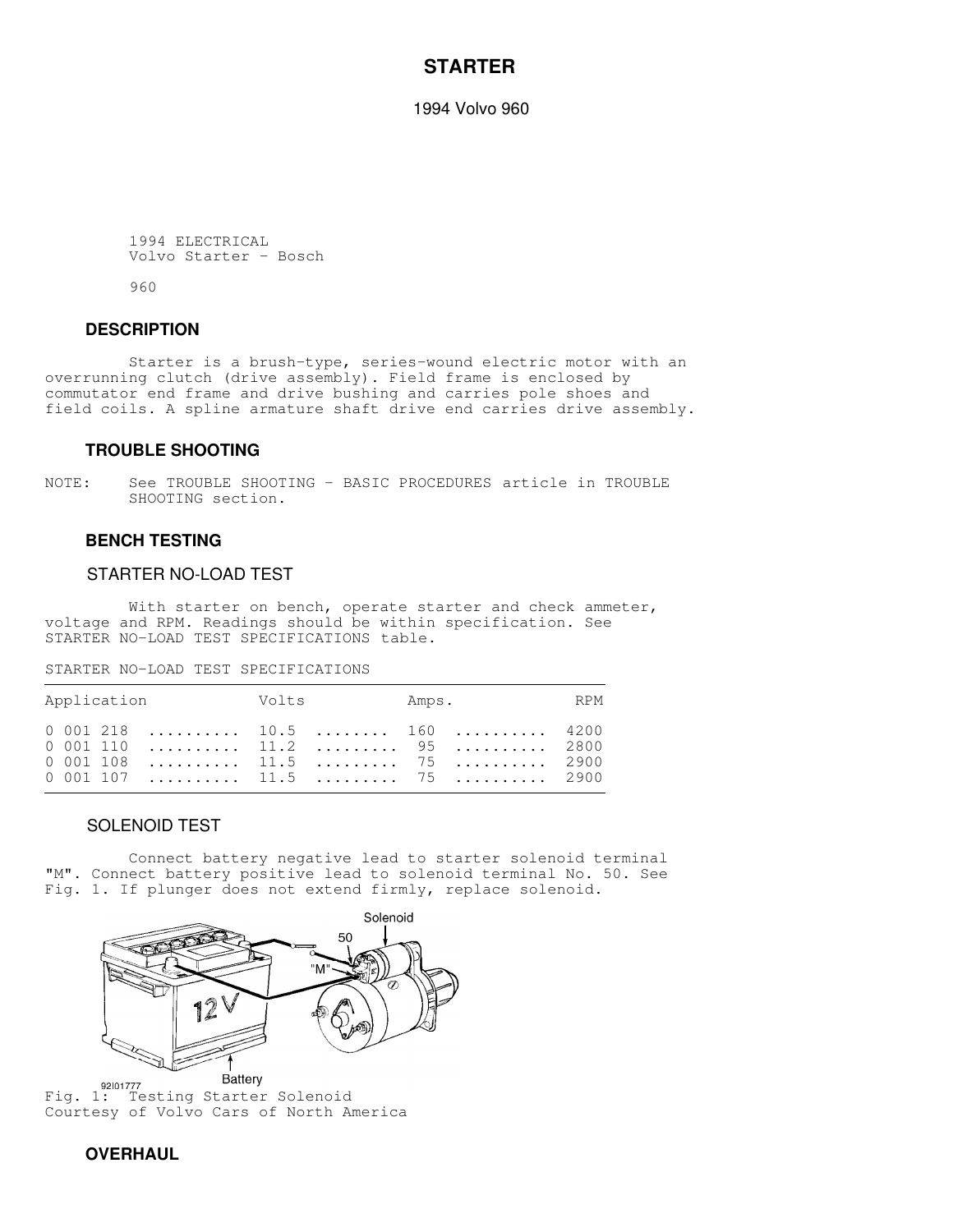

- 1. Rubber Washer
- 2. Control Solenoid
- 3. Front Bearing Housing
- 4. Shift Arm
- 5. Bearing Bushing
- 6. Lock Ring
- 7. Stop Ring
- 8. Bushing
- 9. Bendix Drive
- 10. Planet Gear
- 11. Armature
- 12. Commutator
- 13. Starter Body
- 14. Permanent Magnets
- 15. Fiber Washer
- 16. Brush Springs
- 17. Brushes
- 18. Brush Holder
- 19. Rear Cover
- 20. Rear Bushing
- 21. Sealing Ring
- 22. Shim
- 23. Lock Ring
- 24. Rear Bearing Cover
- 25. Rod

92E01775<br>Fig. 2: Exploded View Of Bosch Starter (Starter 0 001 108 Is Shown; Others are Similar) Courtesy of Volvo Cars of North America

# **STARTER SPECIFICATIONS**

#### STARTER SPECIFICATIONS

Application Specification Armature Core Runout Bosch (0 001 218)  $.002"$  (.05 mm) . . . . . . . . . . . . . Bosch (0 001 110)  $.002$ " (.05 mm)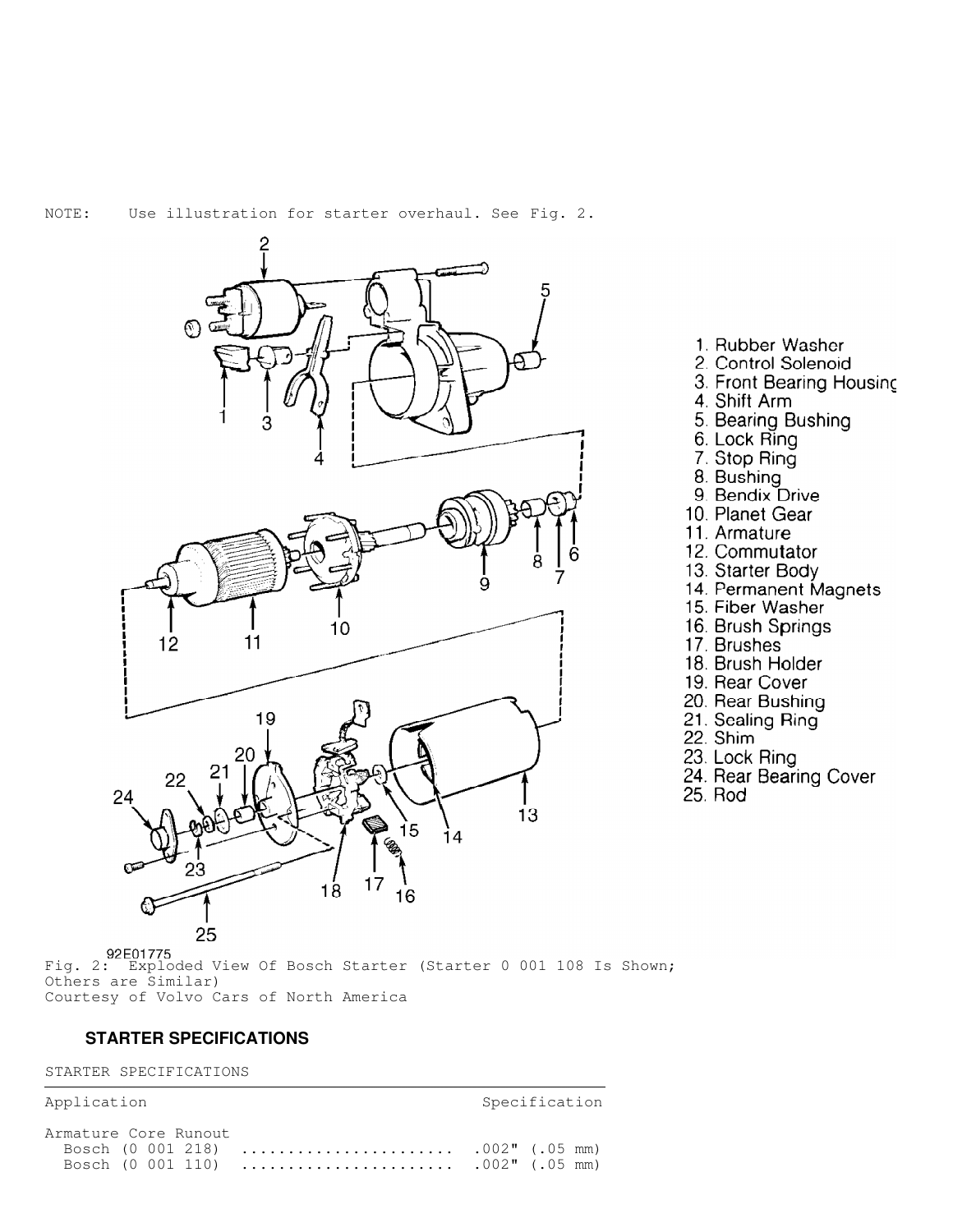| Bosch (0 001 108)<br>Bosch (0 001 107) |     |            |          | $.002$ " (.05 mm)<br>$.002"$ (.05 mm)  |                       |  |  |
|----------------------------------------|-----|------------|----------|----------------------------------------|-----------------------|--|--|
| Armature End Play                      |     |            |          |                                        |                       |  |  |
| Bosch (0 001 218)                      |     |            |          | $.002 - .012$ "<br>$(.05-.30$ mm)<br>. |                       |  |  |
| Bosch                                  |     | $(0\ 001)$ | 110)     | $.002 - .015$ "<br>$(.05-.40)$<br>.    | mm)                   |  |  |
| Bosch (0 001 108)                      |     |            |          | $.002 - .015$ "<br>$(.05-.40)$<br>.    | mm)                   |  |  |
| Bosch (0 001 107)                      |     |            |          | $.002 - .015$ "<br>$(.05-.40)$<br>.    | mm)                   |  |  |
| Carbon Brush Minimum<br>Length         |     |            |          |                                        |                       |  |  |
| Bosch (0 001 218)                      |     |            |          | $.27"$ (7 mm)                          |                       |  |  |
| Bosch (0                               |     |            | 001 110) | .23"                                   | $(6 \text{ mm})$      |  |  |
| Bosch (0 001                           |     |            | 108)     | .31"                                   | $(8 \text{ mm})$      |  |  |
| Bosch (0 001 107)                      |     |            |          | $.17"$ $(4.5$ mm)                      |                       |  |  |
| Carbon Brush Test Voltage              |     |            |          |                                        |                       |  |  |
| Bosch (0 001 218)                      |     |            |          | $10.5$ volts                           |                       |  |  |
| Bosch (0 001 110)                      |     |            |          | 11.2 volts                             |                       |  |  |
| Bosch (0 001                           |     |            | 108)     | $11.5$ volts                           |                       |  |  |
| Bosch (0 001 107)                      |     |            |          | $11.5$ volts                           |                       |  |  |
| Commutator Diameter                    |     |            |          |                                        |                       |  |  |
| Bosch (0 001 218)                      |     |            |          | $1.13"$ $(28.9 \text{ mm})$            |                       |  |  |
| Bosch                                  | (0) | 001        | 110)     | 1.14"                                  | $(31.2 \, \text{mm})$ |  |  |
| Bosch                                  | (0) |            | 001 108) | 1.14"                                  | $(31.2 \, \text{mm})$ |  |  |
| Bosch                                  | (0) | 001        | 107)     | 1.14"                                  | $(31.2 \, mm)$        |  |  |
| Commutator Runout                      |     |            |          |                                        |                       |  |  |
| Bosch (0                               |     |            | 001 218) | $.0004"$ (.010 mm)                     |                       |  |  |
| Bosch                                  | (0) |            | 001 110) | $.0004"$ (.010 mm)                     |                       |  |  |
| Bosch                                  | (0) | 001        | 108)     | $.002"$ (.05 mm)                       |                       |  |  |
| Bosch                                  | (0) | 001        | 107)     | $.002"$ (.05 mm)                       |                       |  |  |

 **WIRING DIAGRAMS**